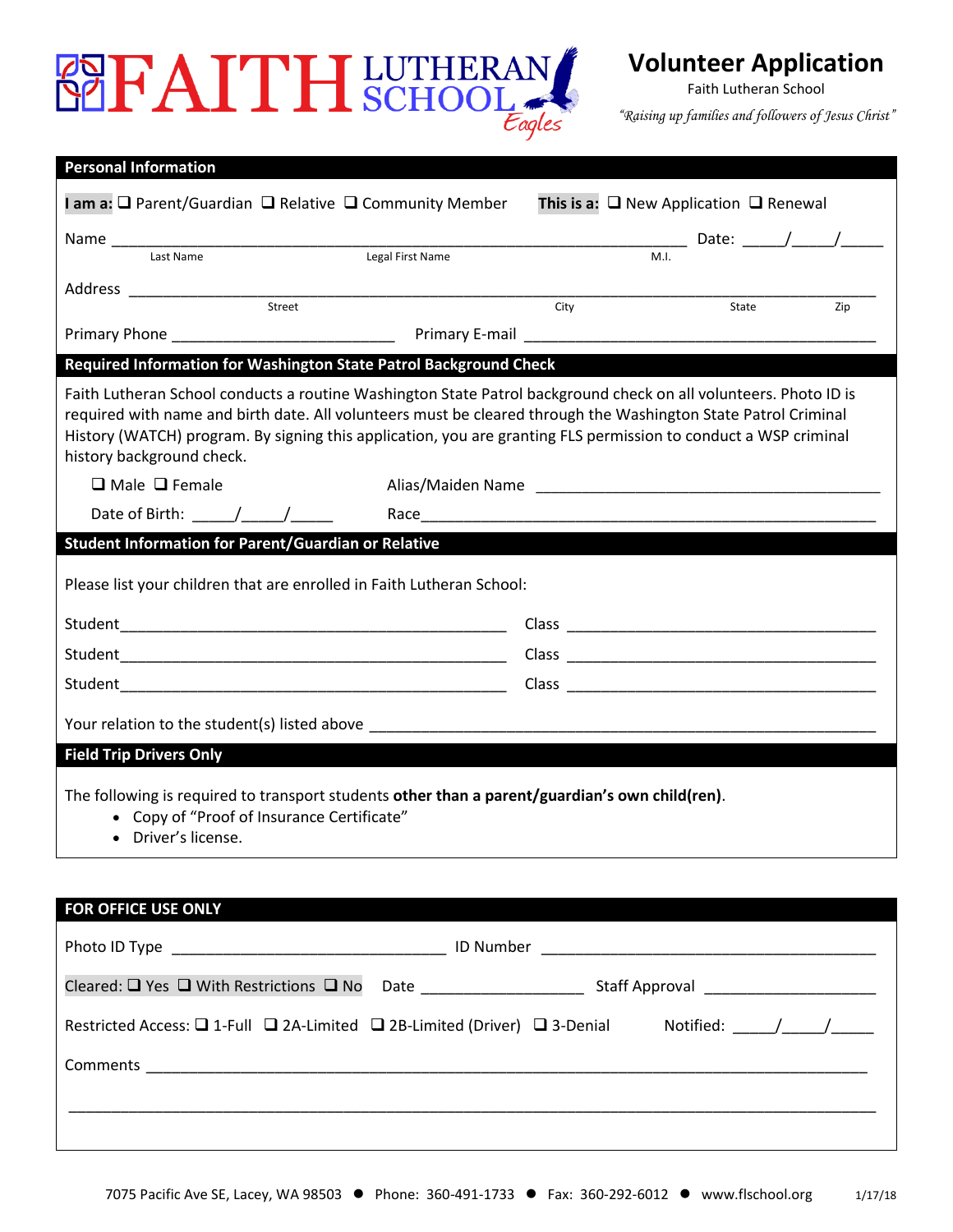## **Volunteer Disclosure**

|                                                                                                                                         | <b>Applicant Disclosure Pursuant to RCW 43.43.830</b>                                                                                                                                                                                                                                                                                                                                                                                                           |  |  |
|-----------------------------------------------------------------------------------------------------------------------------------------|-----------------------------------------------------------------------------------------------------------------------------------------------------------------------------------------------------------------------------------------------------------------------------------------------------------------------------------------------------------------------------------------------------------------------------------------------------------------|--|--|
|                                                                                                                                         | 1. Have you ever been convicted of any crime? (Convicted includes all instances in which a finding of guilty or nolo<br>contendere is the basis of conviction and/or all proceedings in which a sentence has been suspended or deferred.)<br>$\Box$ No $\Box$ Yes; please explain                                                                                                                                                                               |  |  |
|                                                                                                                                         | 2. Have you ever been convicted of a crime relating to sexual abuse, exploitation or physical abuse?<br>$\Box$ No $\Box$ Yes; please explain                                                                                                                                                                                                                                                                                                                    |  |  |
|                                                                                                                                         | 3. Have you ever been convicted of any crimes relating to drugs?<br>$\Box$ No $\Box$ Yes; please explain                                                                                                                                                                                                                                                                                                                                                        |  |  |
|                                                                                                                                         | 4. Have you ever been convicted of any crimes relating to financial exploitation, including extortion, theft, robbery or<br>forgery?                                                                                                                                                                                                                                                                                                                            |  |  |
|                                                                                                                                         | country?                                                                                                                                                                                                                                                                                                                                                                                                                                                        |  |  |
|                                                                                                                                         |                                                                                                                                                                                                                                                                                                                                                                                                                                                                 |  |  |
|                                                                                                                                         | Volunteering                                                                                                                                                                                                                                                                                                                                                                                                                                                    |  |  |
|                                                                                                                                         | How would you like to volunteer? (Check all that apply)                                                                                                                                                                                                                                                                                                                                                                                                         |  |  |
| $\Box$ Classroom/Academic $\Box$ Field Trip Driver $\Box$ School Events/PIE $\Box$ Clerical/Non-Academic $\Box$ Coaching $\Box$ Kitchen |                                                                                                                                                                                                                                                                                                                                                                                                                                                                 |  |  |
|                                                                                                                                         | If interested in coaching:<br>Do you have a current First Aid/CPR card? $\Box$ Yes $\Box$ No Expiration date:                                                                                                                                                                                                                                                                                                                                                   |  |  |
|                                                                                                                                         | If interested in helping in the kitchen:<br>Do you have a current WA Food Worker Card? □ Yes □ No Expiration date: ____________________________                                                                                                                                                                                                                                                                                                                 |  |  |
|                                                                                                                                         | <b>Declaration</b>                                                                                                                                                                                                                                                                                                                                                                                                                                              |  |  |
|                                                                                                                                         | I understand I must answer this application truthfully and completely. Any falsification or deliberate misrepresentation,<br>including omission of a material fact, and/or failure to notify FLS if disclosure information provided changes, can be<br>grounds for denial of volunteer placement or continued volunteer service.<br>I certify under penalty of perjury according to the laws of the state of Washington that the foregoing is true and correct. |  |  |
|                                                                                                                                         | <b>Signature</b><br><b>Date</b>                                                                                                                                                                                                                                                                                                                                                                                                                                 |  |  |